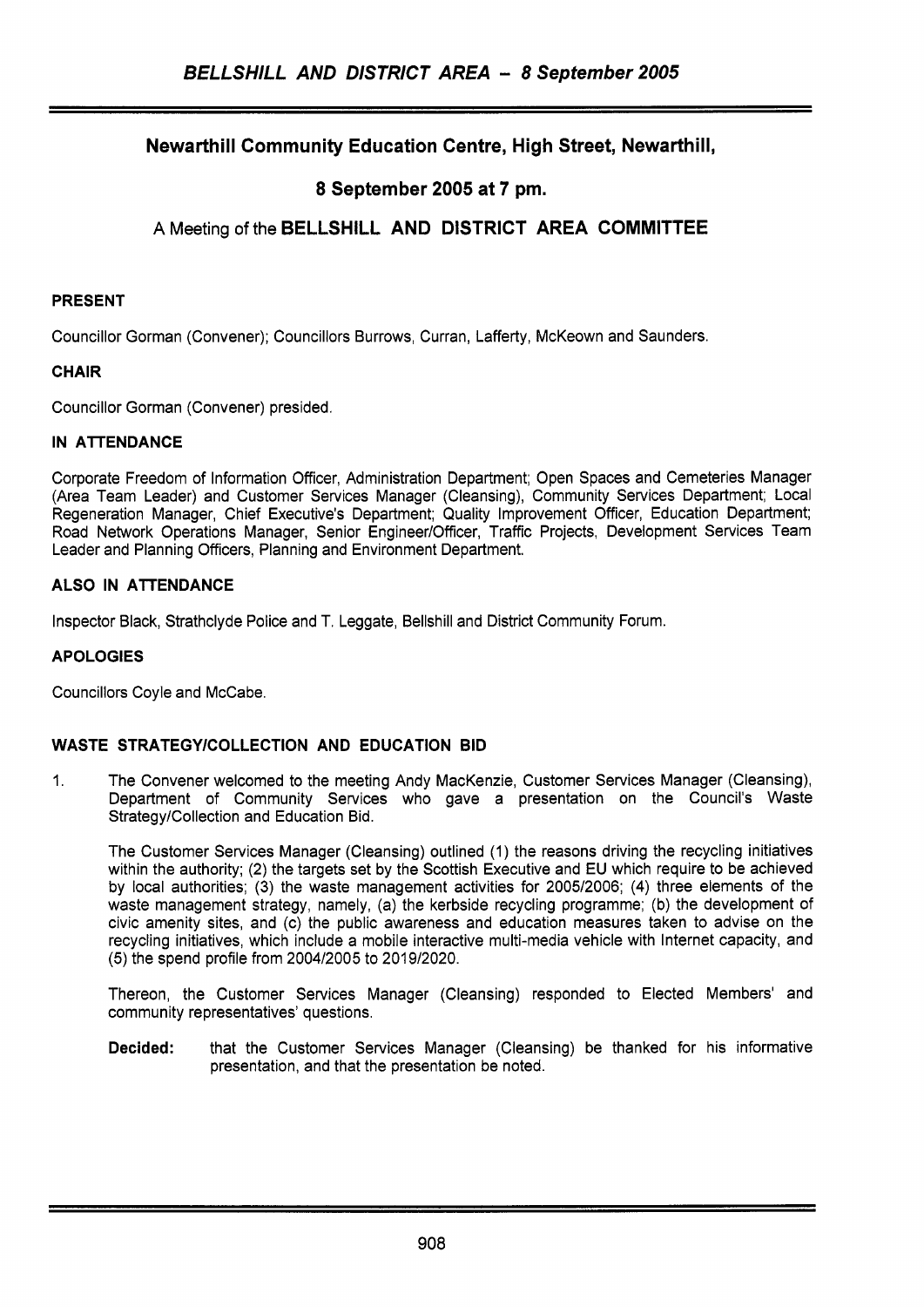## **BELLSHILL AND DISTRICT AREA COMMITTEE MINUTE**

- 2. There was submitted the Minute of the meeting of the Bellshill and District Area Committee held on 2 June 2005.
	- **Decided:** that the terms of the Minute be noted.

#### **COMMUNITY FORUM** - **UPDATE**

- 3. There was submitted a report dated 25August 2005 by the Director of Community Services (1) advising that the Bellshill and District Community Forum had held its most recent meeting on 23 August 2005, and (2) enclosing as an attachment to the report, the Minute of that meeting.
	- **Decided:** that the contents of the report be noted.

#### **GOOD NEWS**

**4.** There was submitted a report dated 13 July 2005 by the Director of Community Services advising of various "Good News" stories within the Department of Community Services.

**Decided:** that the contents of the report be noted.

## **POLICE UPDATE**

5. Inspector Jane Black, Bellshill 'ND' Sub-Division, Strathclyde Police provided the Committee with an oral update on (1) crime within the Bellshill and District area, with particular emphasis on youth disorder, vandalism, house break-ins, the illegal use of quad bikes, and the measures being taken to counteract these offences, and *(2)* the improved performance of Strathclyde Police against statutory performance indicators for the same period in 2004.

Thereon, Inspector Black responded to Members' questions.

**Decided:** that the report be noted.

#### **SMALL COMMUNITIES PROJECTS**

- 6. With reference to paragraph 6 of the Minute of the meeting of this Committee held on 2 June 2005, there was submitted a report (docketed) dated 22August 2005 by the Director of Planning and Environment (1) advising of the progress made on projects relating to the Small Communities Programme within the Bellshill and District area; (2) outlining in the Appendix to the report, an update on all projects put forward to date; (3) intimating that more suggestions and ideas were required from the community for projects in 2006/2007 and that the increased budget for 2006/2007 will enable a greater number of projects to be delivered, and **(4)** indicating that a marketing programme for the Small Communities Fund was currently being developed in order to raise awareness within communities and to publicise the Fund through next year and beyond.
	- **Decided:** that the progress made on delivering Small Communities Projects in the Bellshill and District area be noted.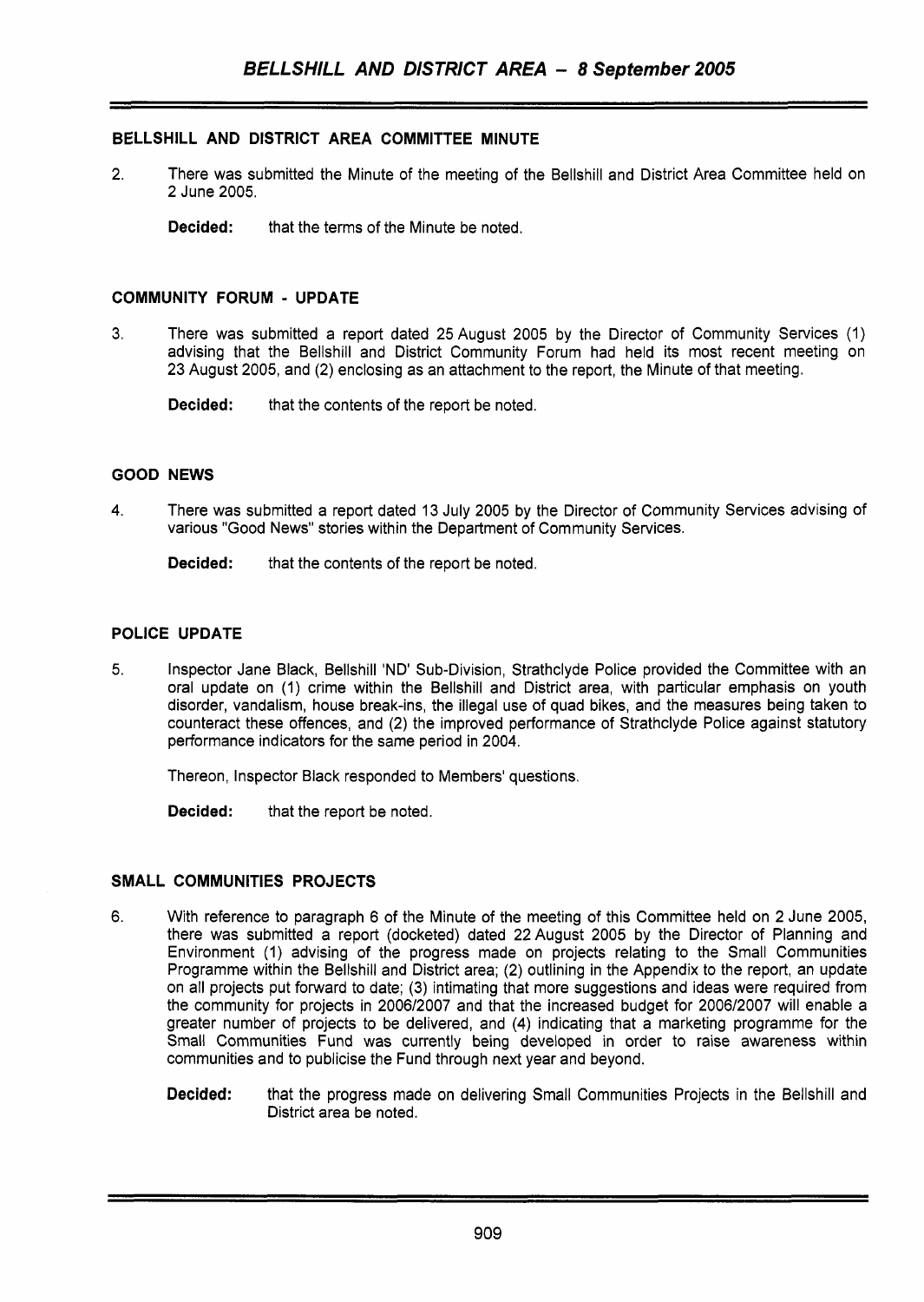# **NORTH LANARKSHIRE LOCAL PLAN** - **PROGRESS**

7. With reference to paragraph 6 of the Minute of the meeting of this Committee held on 11 November 2004, there was submitted a report (docketed) dated 31 August 2005 by the Director of Planning and Environment (1) advising of progress made on the North Lanarkshire Local Plan; (2) outlining in Appendix A to the report, a set of criteria for determining both strategic and local development sites; (3) enclosing in Appendix B to the report, a report approved by the Planning and Environment Committee, recommending six urban expansion areas to be the long term priorities for housing development; (4) setting out the Local Plan process of identifying local development sites and the involvement of the Area Committee; (5) informing that a Geographic Information System (GIS) project was being developed to assess the social infrastructure capacity of communities, in terms of facilities such as open spaces and play areas, local shops and community halls; (6) intimating that (a) over 300 Local Plan submissions had been made seeking housing development on 3,500 hectares of land, which was seven times the amount of housing development land currently identified for development. and (b) the options for the Bellshill and District Area will be submitted to the Area Committee meeting in January 2006, and (7) outlining the next stages in the preparation of the consultation draft North Lanarkshire Local Plan.

**Decided:** that the contents of the report be noted.

# **BELLSHILL TOWN CENTRE ACTION PLAN**

8. With reference to paragraph 7 of the Minute of the meeting of this Committee held on 2 June 2005, there was submitted a report dated 23 August 2005 by the Director of Planning and Environment (1) advising on the progress of the Bellshill Town Centre Action Plan to 31 August 2005 and, in particular, the current status of works for the construction of the roundabout at Gartcosh Walk/Belgrave Street; (2) outlining the efforts being made to overcome difficulties and move the project to construction stage, and (3) intimating a commitment to complete the phase 1 works during 2005/2006.

### **Decided:**

- (1) that the contents of the report be noted, and
- (2) that a special meeting of the Bellshill and District Area Committee be convened on Tuesday, 25 October 2005 at 7 pm in the Bellshill Cultural Centre to consider the unsatisfactory progress made on the Bellshill Town Centre Action Plan.

# **ROAD WORKS PROGRAMME 2005/2006**

**9.** With reference to paragraph 4 of the Minute of the meeting of this Committee held on 27 January 2005, there was submitted a report dated 25August 2005 by the Director of Planning and Environment (1) advising of the roads, footways, street lighting, structure and traffic renewal works to be undertaken within the Bellshill and District area during 2005/2006; (2) intimating that the current year's Revenue and Capital budget allocations for the Roads and Transportation Service had been maintained at a similar level to the previous year, and would enable a substantial works programme of asset renewal activities to be undertaken during this financial year; (3) listing in Appendix 1 to the report, the intended programme of works for 2005/2006, the total value of which was £1,192,500, and (4) indicating that, currently, (a) 99% of street lighting faults had been repaired within seven days which would place the Council in equal second place in Scotland for performance; (b) **94%** of traffic signal faults had been repaired within 48 hours; (c) third party claims against the Council due to road defects had halved since the introduction in 2001 of a carriageway and pedestrian precinct safety inspection regime, and (d) regular footway and footpath safety inspections were being introduced to further improve pedestrian safety.